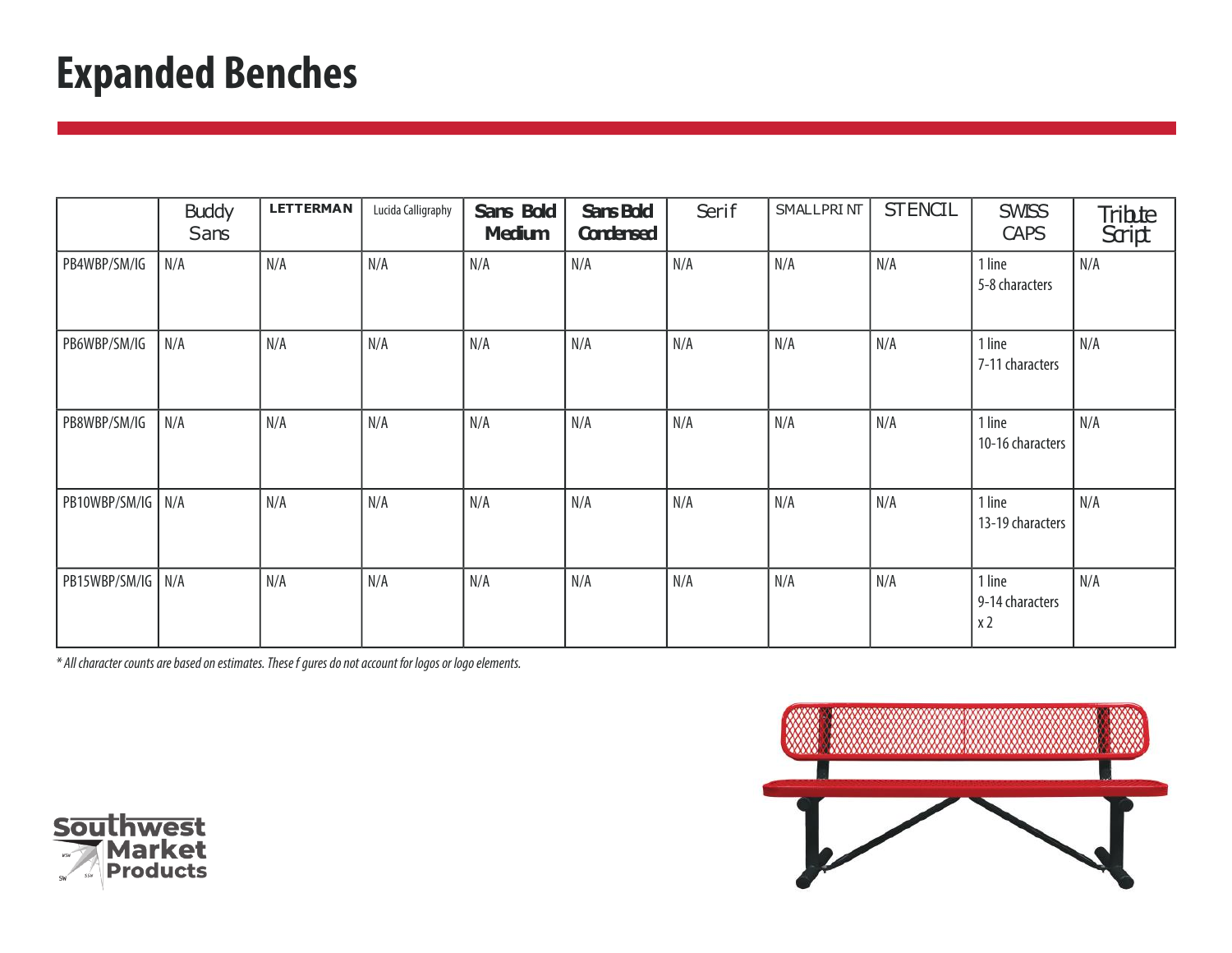#### **Perforated Benches**

|                    | <b>Buddy</b><br>Sans              | <b>LETTERMAN</b>                  | Lucida Calligraphy | Sans Bold<br><b>Medium</b>        | <b>Sans Bold</b><br><b>Condensed</b> | Serif                             | <b>SMALLPRINT</b>        | <b>STENCIL</b>                    | <b>SWISS</b><br><b>CAPS</b> | Tribte<br>Script                  |
|--------------------|-----------------------------------|-----------------------------------|--------------------|-----------------------------------|--------------------------------------|-----------------------------------|--------------------------|-----------------------------------|-----------------------------|-----------------------------------|
| PB4WBP/SM/IG-PERF  | 3 lines<br>18-24 characters       | 2 lines<br>9-10 characters        | N/A                | 2 lines<br>13-16 characters       | 3 lines<br>18-22 characters          | 2 lines<br>10-13 characters       | 4 lines<br>24 characters | 2 lines<br>7-8 characters         | N/A                         | 2 lines<br>8-10 characters        |
| PB6WBP/SM/IG-PERF  | 3 lines<br>23-38 characters       | 2 lines<br>17-18 characters       | N/A                | 2 lines<br>18-23 characters       | 3 lines<br>30-37 characters          | 2 lines<br>18-22 characters       | 4 lines<br>45 characters | 2 lines<br>18-19 characters       | N/A                         | 2 lines<br>22-24 characters       |
| PB8WBP/SM/IG-PERF  | 3 lines<br>50-66 characters       | 2 lines<br>27-28 characters       | N/A                | 2 lines<br>33-42 characters       | 3 lines<br>52-64 characters          | 2 lines<br>30-34 characters       | 4 lines<br>74 characters | 2 lines<br>39-40 characters       | N/A                         | 2 lines<br>32-34 characters       |
| PB10WBP/SM/IG-PERF | 3 lines<br>59-75 characters       | 2 lines<br>34-35 characters       | N/A                | 2 lines<br>43-52 characters       | 3 lines<br>65-78 characters          | 2 lines<br>34-44 characters       | 4 lines<br>85 characters | 2 lines<br>47-48 characters       | N/A                         | 2 lines<br>39-41 characters       |
| PB15WBP/SM/IG-PERF | 3 lines<br>38-48 characters<br>x2 | 2 lines<br>20-21 characters<br>x2 | N/A                | 2 lines<br>28-32 characters<br>x2 | 3 lines<br>41-49 characters<br>x2    | 2 lines<br>24-29 characters<br>x2 | 53 characters<br>x2      | 2 lines<br>21-22 characters<br>x2 | N/A                         | 2 lines<br>23-25 characters<br>x2 |



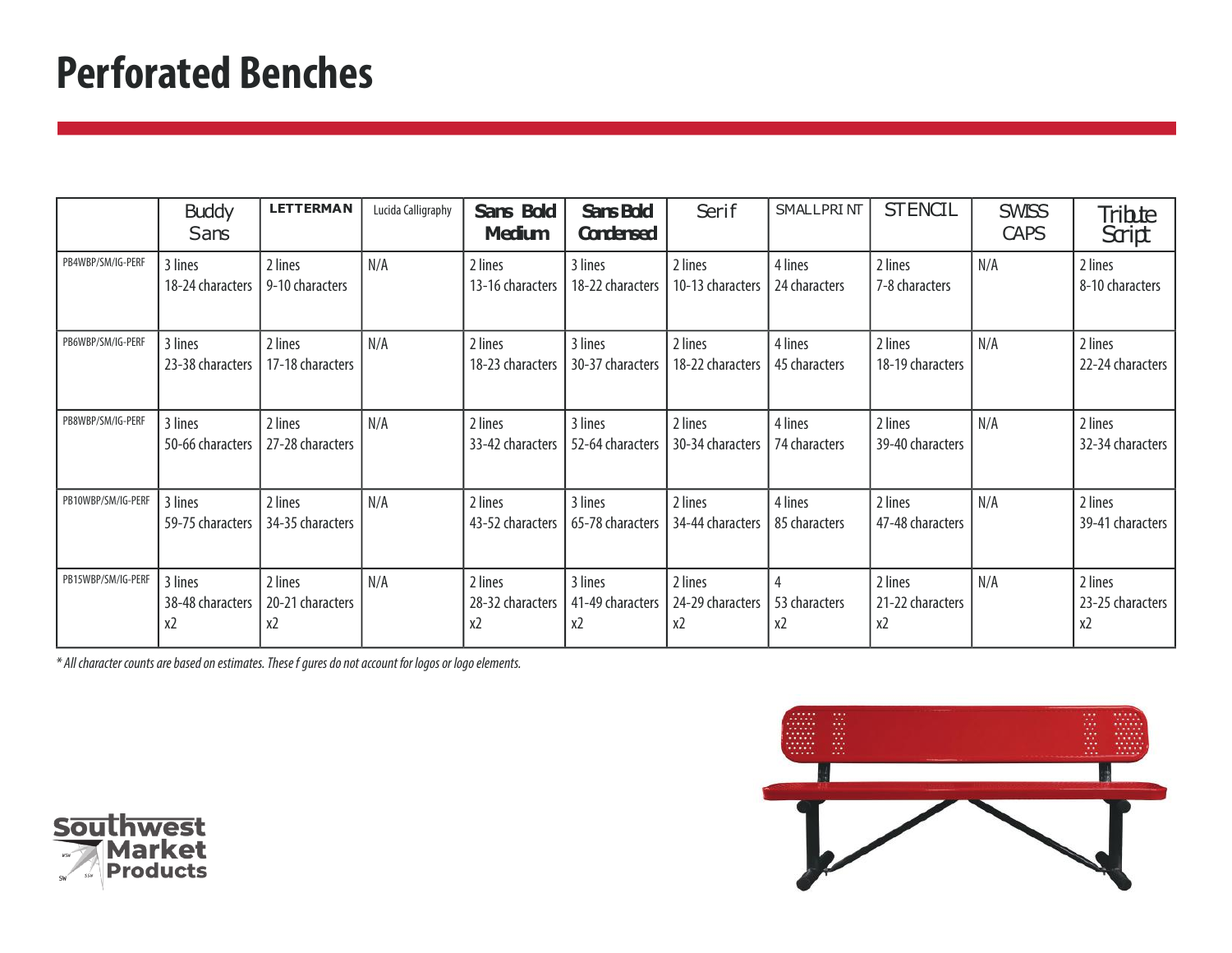### **Diamond Benches**

|      | <b>Buddy</b><br>Sans        | <b>LETTERMAN</b>            | Lucida Calligraphy | Sans Bold<br><b>Medium</b>  | <b>Sans Bold</b><br><b>Condensed</b> | Serif                       | <b>SMALLPRINT</b>        | <b>STENCIL</b>              | <b>SWISS</b><br><b>CAPS</b> | Tribte<br>Script            |
|------|-----------------------------|-----------------------------|--------------------|-----------------------------|--------------------------------------|-----------------------------|--------------------------|-----------------------------|-----------------------------|-----------------------------|
| RFP4 | 4 lines<br>28-38 lines      | 3 lines<br>15-16 characters | N/A                | 3 lines<br>20-24 characters | 3 lines<br>30-36 characters          | 2 lines<br>16-20 characters | 4 lines<br>40 characters | 2 lines<br>14-15 characters | N/A                         | 2 lines<br>21-22 characters |
| RFP5 | 4 lines<br>35-45 lines      | 3 lines<br>19-20 characters | N/A                | 3 lines<br>24-29 characters | 3 lines<br>37-42 characters          | 2 lines<br>20-25 characters | 4 lines<br>50 characters | 2 lines<br>19-20 characters | N/A                         | 2 lines<br>27-28 characters |
| RFP6 | 4 lines<br>42-56 characters | 3 lines<br>25-26 characters | N/A                | 3 lines<br>30-37 characters | 3 lines<br>44-54 characters          | 2 lines<br>26-32 characters | 4 lines<br>64 characters | 2 lines<br>25-26 characters | N/A                         | 2 lines<br>34-35 characters |
| RFP8 | 4 lines<br>57-84 characters | 3 lines<br>35-36 characters | N/A                | 3 lines<br>40-47 characters | 3 lines<br>62-73 characters          | 2 lines<br>36-42 characters | 4 lines<br>86 characters | 2 lines<br>35-36 characters | N/A                         | 2 lines<br>45-46 characters |



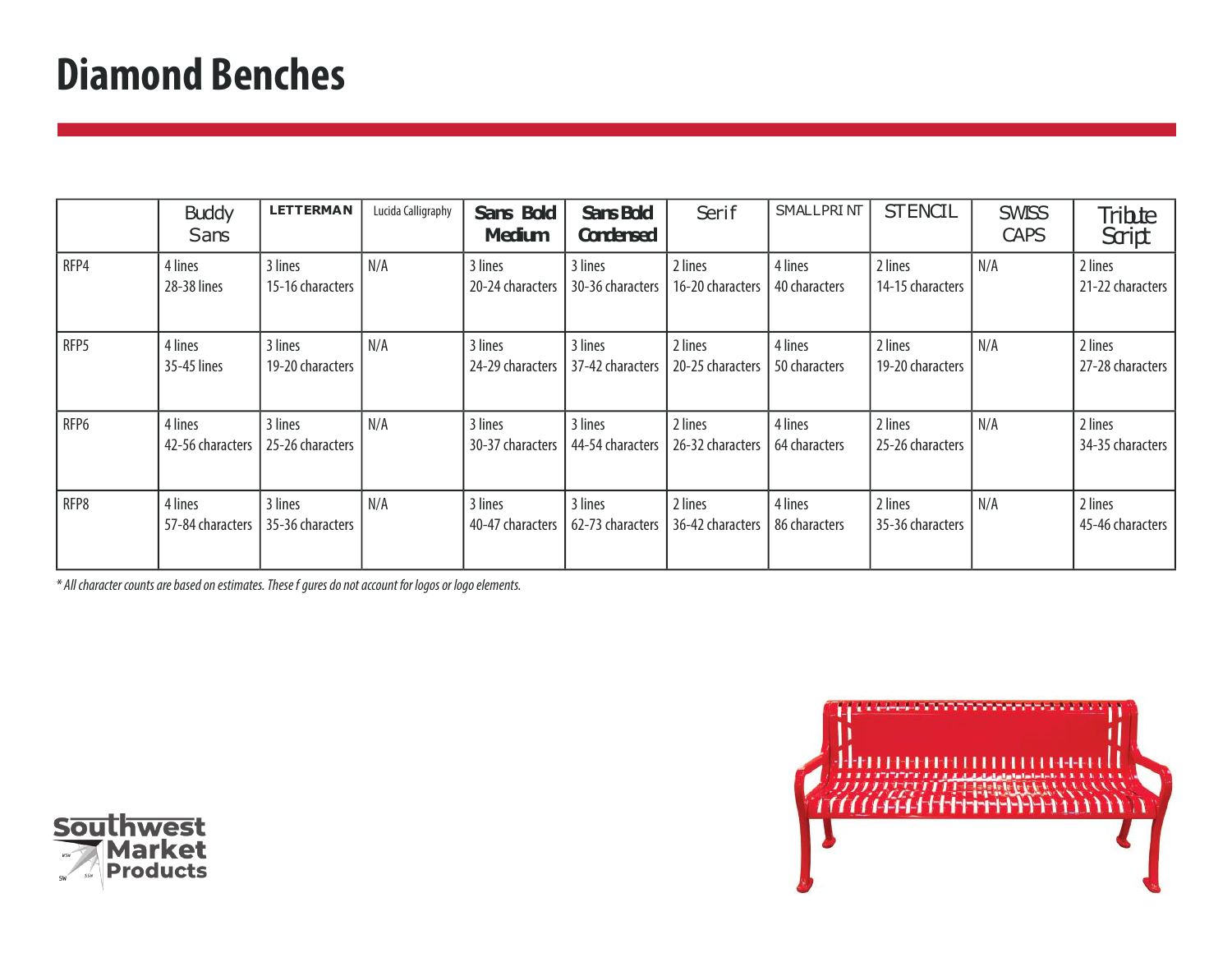### **Perforated Rollform Benches**

|           | <b>Buddy</b><br>Sans        | <b>LETTERMAN</b>            | Lucida Calligraphy | Sans Bold<br><b>Medium</b>  | <b>Sans Bold</b><br><b>Condensed</b> | Serif                       | <b>SMALLPRINT</b>        | <b>STENCIL</b>              | <b>SWISS</b><br><b>CAPS</b> | Tribte<br>Script            |
|-----------|-----------------------------|-----------------------------|--------------------|-----------------------------|--------------------------------------|-----------------------------|--------------------------|-----------------------------|-----------------------------|-----------------------------|
| RFP4-PERF | 4 lines<br>25-35 characters | 3 lines<br>13-14 characters | N/A                | 3 lines<br>13-22 characters | 4 lines<br>28-33 characters          | 3 lines<br>14-17 characters | 5 lines<br>36 characters | 3 lines<br>14-15 characters | N/A                         | 2 lines<br>19-20 characters |
| RFP5-PERF | 4 lines<br>34-48characters  | 3 lines<br>21-22 characters | N/A                | 3 lines<br>23-30 characters | 4 lines<br>37-46 characters          | 3 lines<br>22-25 characters | 5 lines<br>52 characters | 3 lines<br>21-22 characters | N/A                         | 2 lines<br>24-25 characters |
| RFP6-PERF | 4 lines<br>42-56 characters | 3 lines<br>25-26 characters | N/A                | 3 lines<br>27-35 characters | 4 lines<br>45-54 characters          | 3 lines<br>25-31 characters | 5 lines<br>58 characters | 3 lines<br>24-25 characters | N/A                         | 2 lines<br>28-29 characters |
| RFP8-PERF | 4 lines<br>58-80 characters | 3 lines<br>35-36 characters | N/A                | 3 lines<br>41-60 characters | 4 lines<br>67-79 characters          | 3 lines<br>38-45 characters | 5 lines<br>89 characters | 3 lines<br>36-37 characters | N/A                         | 2 lines<br>43-44 characters |